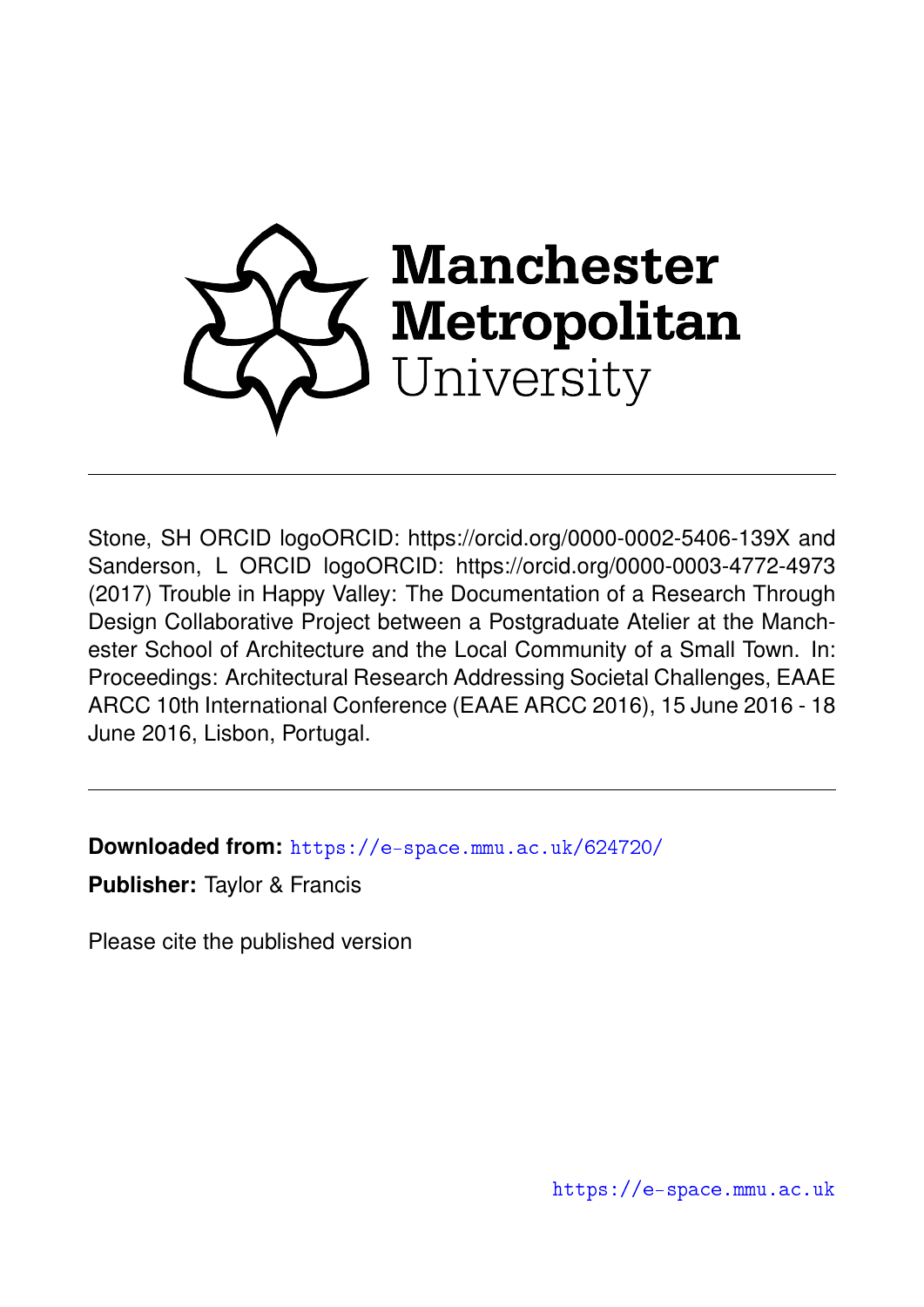# Trouble in Happy Valley

The Documentation of a Research Through Design Collaborative Project between a Postgraduate Atelier at the Manchester School of Architecture and the Local Community of a Small Town.

S. Stone *Manchester School of Architecture*

L. Sanderson *Manchester School of Architecture*

ABSTRACT: Places are defined by the people who live within them. As individuals and communities, deep significance is attached to familiar places, and complex relationships can develop between the residents and the place that they inhabit. This quality is present in the nature of the buildings and the streets, It is often generated by the ordinary actions of local people, many of who believe that their identity is essentially tied to the place that they occupy. This local distinctiveness is characterized by the activities that occur within the specific environment. Thus significant markers are formed, in both the present and in the past, which will allow  $\frac{1}{15}$ society to relate to a particular environment. Events that hold value in a community are often manifested in physical form, and therefore allow a population to trace back meanings and connections with their past. This organisation of the past seems to stimulate social cohesion and the feeling of being part of a community, and so, physical links with the past are often important elements within the cohesion of a community.

# 1. INTRODUCTION

Neighbourhood planning is a highly controversial policy. It was part of the Localism Bill introduced by the British Government in 2011. The policy shifted the responsibility for the decisions about the size, shape and location of neighbourhood development from central to local government. Communities are now asked to decide upon the nature and character of their particular district and actively participate in decisions about future developments. In theory this should be a positive move and quite straightforward; the UK has a housing shortage and rather than a topdown imposition of new properties, the bill allows local people to decide upon their own development strategy. However, well-meaning residents who have little or no training in planning, or skills in urban and rural development are making decisions too quickly without sufficient consultation or knowledge. This means that residential developers have been able to buy up packages of land and develop areas of the greenbelt and other bits of countryside that had so far been unavailable to them. More appropriate brownfield sites are often overlooked in the need to act swiftly and decisively and developments are not always the ones that the community really needs.

Bollington, known locally as Happy Valley, is a small post-industrial town in Cheshire in the North West of England, just within commuter distance of Manchester. It is a town defined by its topography; with heroic remnants of the Industrial Revolution such as the canal and the railway, contrasting with a

calmer and more picturesque local vernacular of cottage, terraces, garrets and greens. Despite the remnants and detritus of warehouses and factories, it is an attractive and desirable place to live. The town council has already approved a number of substantial new-home developments, despite the fact that their Neighbourhood Plan is not yet in place, indeed, the discussion has hardly even started.

Continuity in Architecture is a postgraduate atelier, which has been established at the Manchester School of Architecture for more than 20 years. The atelier runs programmes for the design of new buildings and public spaces within the existing urban environment. The emphasis is on the importance of place and the idea that design of architecture can be influenced by the experience and analysis of particular situations. This interpretation of place can provide a contemporary layer of built meaning within the continuity of the evolving town or city.

The Bollington Neighbourhood Planning committee approached Continuity in Architecture to jointly develop a plan for the town that would sustain the place for the foreseeable future, that would allow the town to grow without losing its inherent character and would facilitate a future for all of the residents, not just those who can afford to live there. This partnership will develop a masterplan for Bollington, it will identify areas that appropriate development can take place, propose designs for new buildings, suggest the redevelopment of existing structures and recommend areas for public space.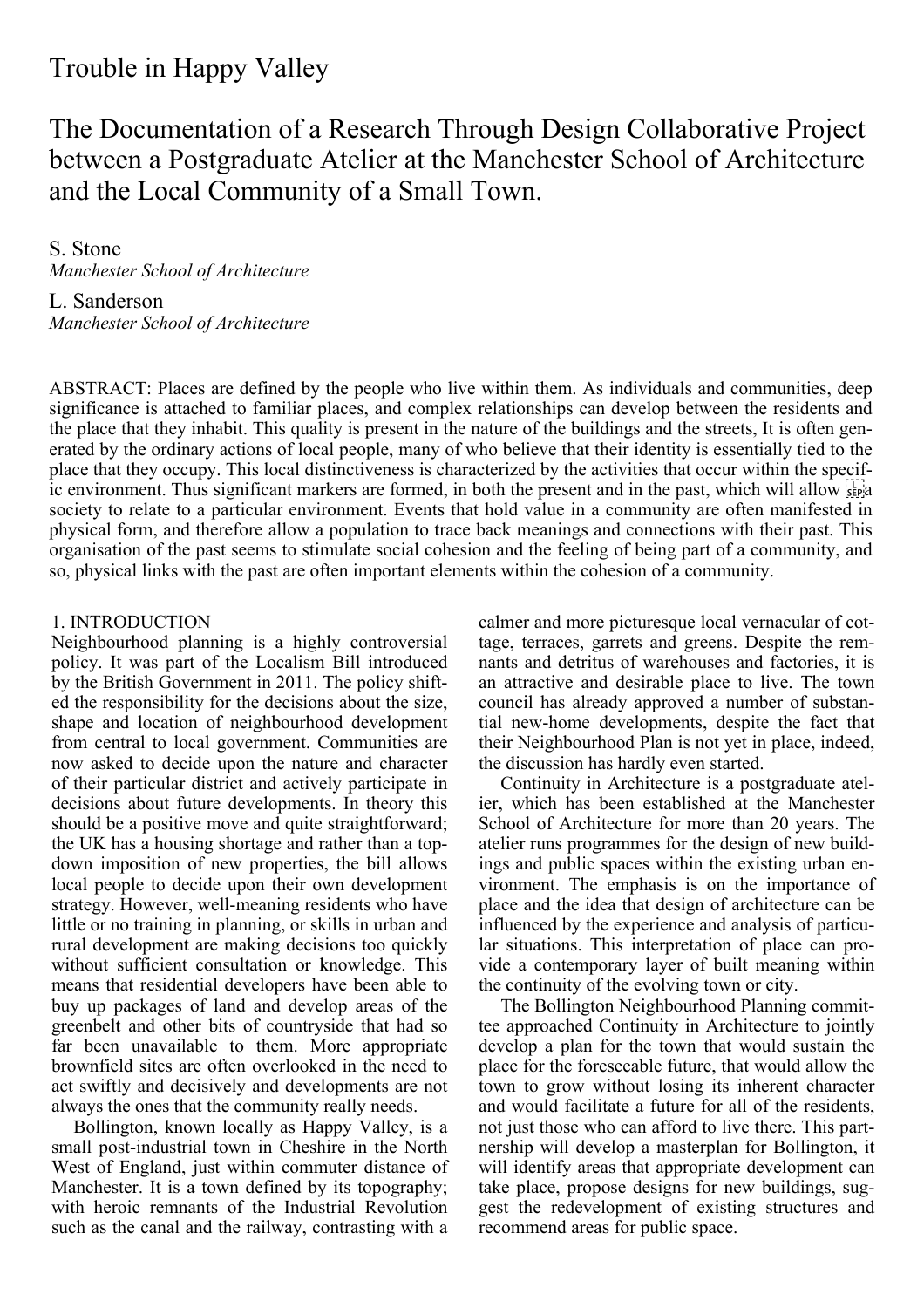# 2. COMMUNITY

One of the fundamental characteristics of our postmodern society is democratic modernism and the rise of individualism. A new form of interconnectedness has arisen, one which bypasses normal state control and therefore operates despite of, rather than because of existing regulations. Advances in communications, information and transport technologies have facilitated a revolution in the global flow of objects, information and people. This has led to a pluralism of world-view, expansion of individual choice and a liberation of lifestyle (Gallent and Robinson, 2013: 10). This suggests that the global diffusion of culture and identity is incompatible with the traditional structures of the post-war period, which has inevitably led to a more diverse and separated patterns of sociability. This has prompted a questioning of traditional forms of authority, and conventional ideas of citizenship, social contact and allegiance.

A consequence of this individualism is a substantial rise in the number of community and interest groups, each with their own agendas and priorities. Traditional government, in which policy is formed by experts and administered by state officials, is increasingly being challenged. Within the UK, this movement was recognised as early as the beginning of the 1980s, when the rightwing Conservative administration led by Margaret Thatcher sought to confine the role of central government to strategic direction, while public policy formation and implementation were delegated to autonomous agencies. Since then, this policy of reform that challenges the basic principle of top-down governance, and promotes the devolution of responsibility for decision making away from the centre, has been a key aspect of all UK governments, including the Leftwing (New) Labour government, middle ground Conservative-Liberal Coalition and the rightwing Conservative only administration. (It should be noted that this policy of devolution is not only restricted to the UK, it is an international movement, but this paper is particularly focussed upon the UK and will therefore not discuss the international aspects of devolution).

Over the last generation the structures of community representation have been actively promoted through a series of Local Government Acts, which advanced community representation, especially that of parish councils. National housing delivery targets had been set and the advocacy of the "small state" at the beginning of the second decade of the twentyfirst century paved the way for the formation of Localism. The intention of the Localism agenda is to empower local people to control developments within their own neighbourhood. That is, for (unpaid) community groups to work with local government and trained planners upon a strategic plan for their immediate neighbourhood. The existing planning system helps decide what gets built, and where and when it happens, it is essential for supporting economic growth, improving people's quality of life, and protecting the natural environment. The purpose of the Localism Bill is to formulate effective planning, widen ownership of the process, create a broad agreement around development decisions, and ensure the avoidance or prevention of major conflict. The National Planning Policy Framework for England describe the Neighbourhood Plan thus:

"Neighbourhood planning gives communities direct power to develop a shared vision for their neighbourhood and shape the development and growth of their local area. They are able to choose where they want new homes, shops and offices to be built, have their say on what those new buildings should look like and what infrastructure should be provided, and grant planning permission for the new buildings they want to see go ahead." (National Planning Policy, 2012: Online).

The Localism Act 2011, along with associated regulations, lays out all the processes for preparing and putting in place neighbourhood planning tools. This includes three separate tools; Neighbourhood Development Plans (NDPs), Neighbourhood Development Orders (NDOs) and Community Right to Build Orders. Neighbourhood Development Plans are policy documents (like local plans), which could include policies on where and what kind of development will be allowed in the parish or neighbourhood area. Neighbourhood Development Orders can grant planning permission for a particular type of development, for example housing, on a particular site. Community Right to Build Orders are a special type of Neighbourhood Development Order.

The Neighbourhood Plan is formulated by a number of different groups; each with their own different interests and concerns, but who have come together to forge a new future for their own immediate locality. The intention is to put power in the hands of local residents, employees and business, councils and civic leaders; that is those who know best the needs of their local areas. Neighbourhood planning is optional, not compulsory, and importantly the members are not elected; anyone who lives or works in the in the area can join, simply by turning up, although there is a minimum of 21 members. The community groups are generally self-selected, made up of interested and concerned individuals who genuinely feel that they need to protect or that they can make a contribution to a plan for their neighbourhood.

Neighbourhood planning is occasionally referred to a community-based planning, and although it may be a better description of the process, it is not generally used. Various community groups working together may develop the plan as a shared activity, however it is the location of the activity at a particu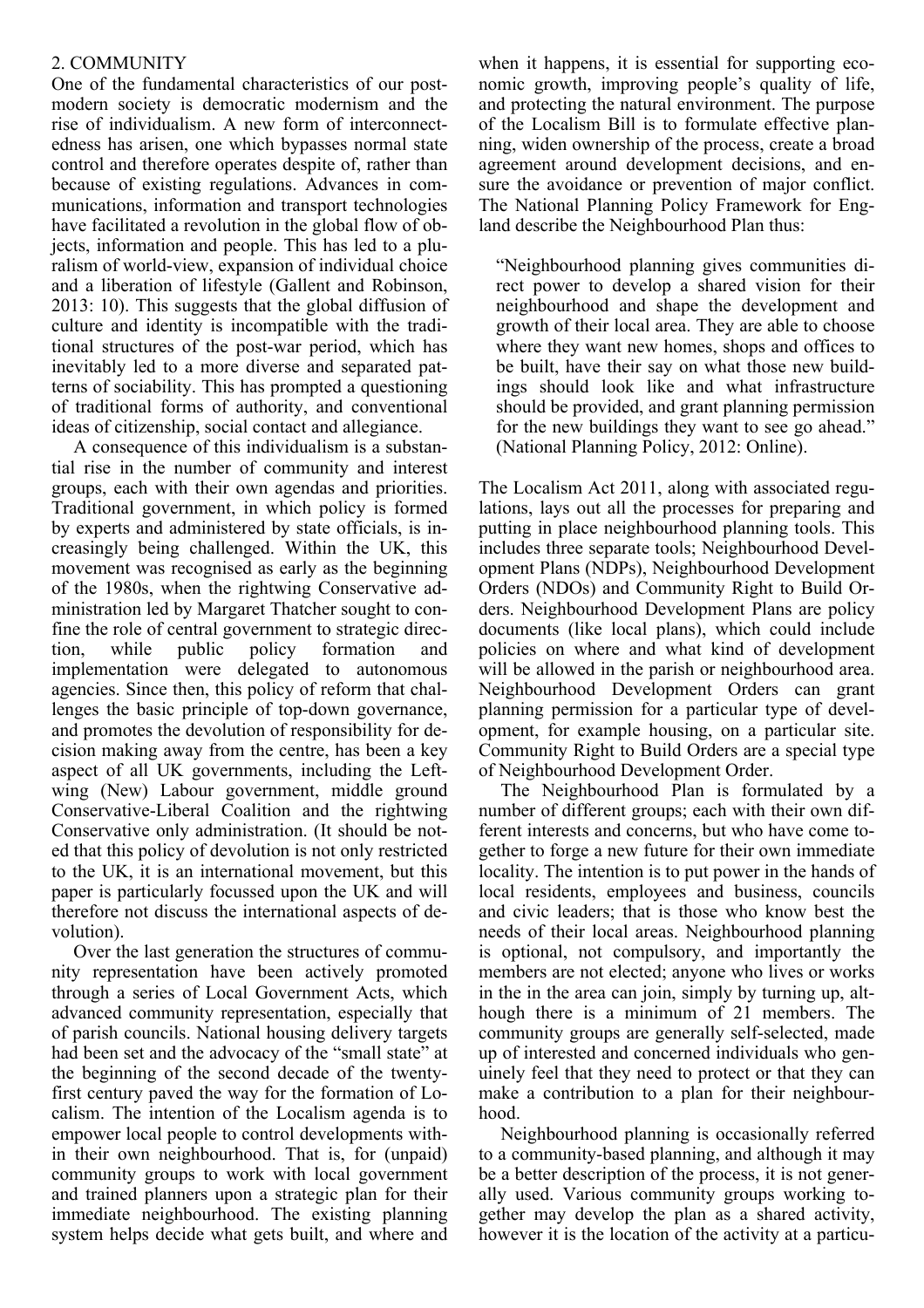lar geographical scale that defines the title, however uncertain the actual parameters of the neighbourhood are.

There are strict guidelines for how the Neighbourhood planning forum must operate. These were laid out in: Neighbourhood Plans, a Blueprint for Devolution and Local Democracy (Jellinek, 2014: Online) as follows:

- 1. Each forum picks its own members, sets its own area and writes its own constitution. Membership has to represent the character of the area, for example, balancing business and resident representation and geographical spread.
- 2. The forum will engage with the local community, assemble relevant evidence and write a development plan.
- 3. The development plan must: align with European, national and local policy, it must plan for sustainable development, and importantly, it must not be excessively static
- 4. A national programme offers support from consultants such as highway engineers, health experts and planning officials who can help translate intentions into policy.

Neighbourhood Planning certainly enables communities to play a much stronger role in shaping the areas in which they live and work and in supporting new development proposals. It provides an opportunity for communities to set out a positive vision for how they want their community to develop over the next ten, fifteen, twenty years in ways that meet identified local need and make sense for local people. To encourage the community to engage with the project, they will receive 25% of the revenues from the Community Infrastructure Levy arising from the development that takes place in their area, and the use of these funds should reflect the priorities which were formally set out in the neighbourhood plan.

Of course there are many potential problems with this system and at every stage of the process. Untrained but enthusiastic people who want something specific, which may or may not benefit the whole community could be seen as a recipe for disaster, or it could be that they are so perfectly positioned to understand exactly what the needs of the neighbourhood are that a genuinely productive and responsive solution is created.

Problems that could occur and complex and unprecedented. Will sufficient local people actually engage with the project? The group may not agree upon a unified approach, or more than one group will emerge, each putting forward a proposal for a particular area. Somewhat self-interested business people could group together to bring forward some schemes for commercial development which may give rise to objections from residential occupiers of that part of the neighbourhood. Once the consultations with locals and with experts have taken place, and the proposals for the development of the neighbourhood developed, the plans still could be rejected, for instance, in Slaugham in Sussex, it was deemed not to have taken sufficient account of EU environmental rules, and had insufficient evidence that its housing targets could be met.

In legislative terms, Neighbourhood Planning is still in its infancy. There is very little research into its effectiveness and pitfalls are not being well evidenced, documented or mitigated against. Most importantly perhaps, there is a limited supply of assistance available. Funds (£50m) have been made accessible by the government for local planning authorities to help local groups through the process, but what happens when this is all gone? The local council may reject the proposals created by the group outright, would this undermine the whole process and of course, the biggest concern for any architect, planner or designer is how can such decisions about the future of the built environment be devolved to people with no training and possibly no aptitude for it?

# 3. CONTEXT

The Industrial Revolution established Bollington as one of the most prominent cotton manufacturing communities in the north of England. Until the late 18<sup>th</sup> century, the town activities were broadly rural with a focus on sheep farming, wood cutting, stone cutting and surface coal mining. However, the town was ideally positioned to become an important actor in the rapid industrial development that spread across the north-west of England. The town grew fast and was dramatically altered, beginning in about 1760 with the construction of the first of a series of cotton mills. These were powered by the River Dean and located at the lowest parts of the town.

"Once someone decided to build a mill there was a need for stone with which to construct it, so quarries were opened up. Mills and quarries needed labour so cottages were built and roads laid out. Homes needed warmth so coal mining developed. All of these facets of urbanisation required trade skills - shopkeepers, butchers, brewers, publicans, liverymen, farriers, carters, churchmen, cordwainers, cloggers, dressmakers, hatters, and so on. Very soon an entirely urban community was developed being provisioned by the surrounding rural community." (Bollington Civic Society History Group, 2015: Online)

Advances in industrialisation meant that the river soon proved to be insufficient, and therefore in 1831 a canal was constructed in an elevated position above the expanding town. This necessitated the construction of a number of stone aqueducts which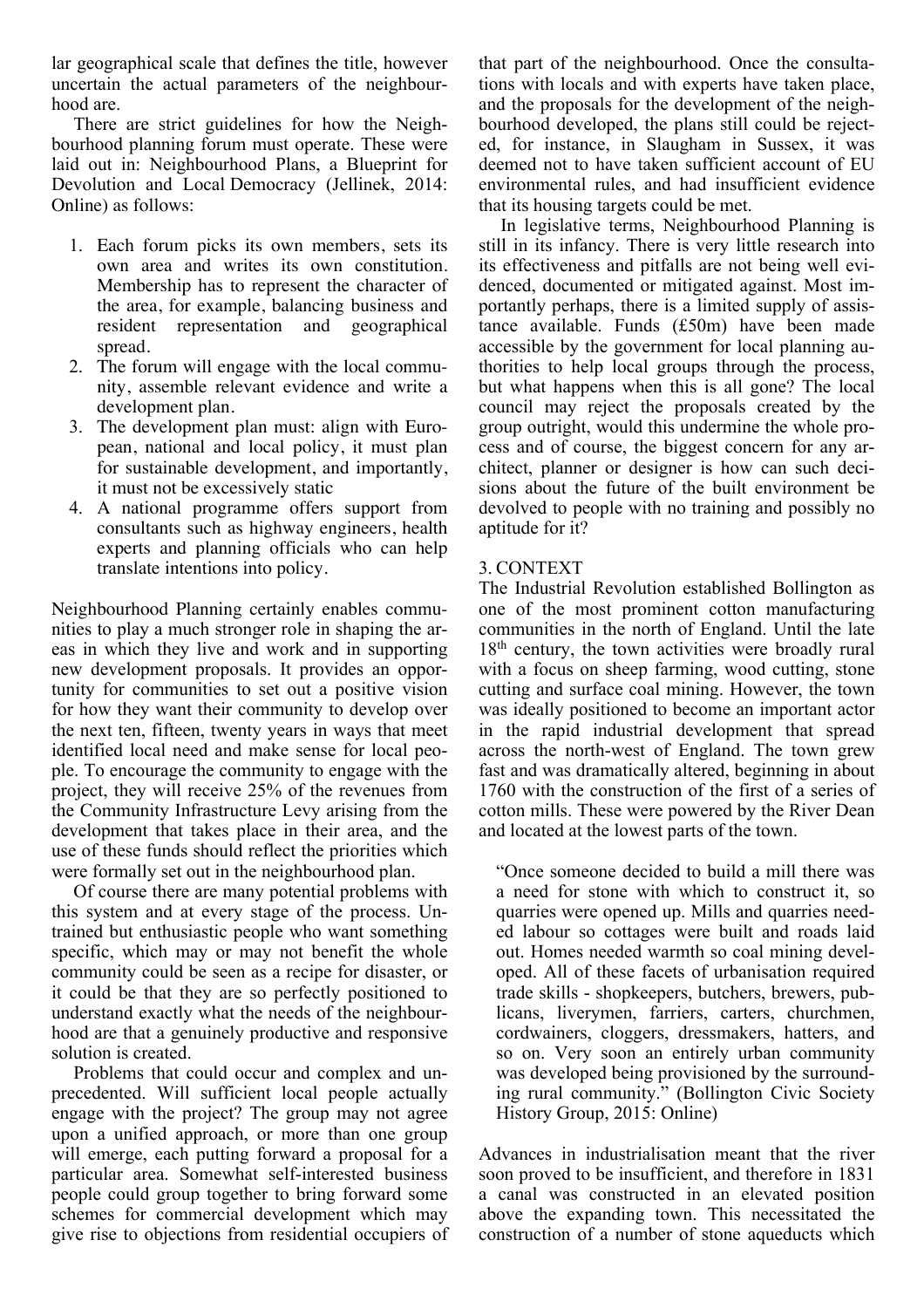served the larger coal powered mills. This split topography of a town generated by the river and then above that the high level canal is one of the distinguishing features of Bollington; the drama of which was further enhanced in 1870 by the introduction of the Macclesfield, Bollington and Marple Railway. This runs from south to north on a series of high level viaducts.

Workers lived below this massive infrastructure in stone terraces often built with shared yard spaces to the rear. The mill owners and middle classes occupied larger cottages and semi detached stone houses. Houses were modest but well built, benefitting from the close proximity of a number of quarries, mining Kerridge Stone from the nearby area.

In a story common to most of the Western World, in the 1950's the town began a long slow decline; the textile industry faded, work and commercial activity dwindled and the rise of private transport and out of town shopping centres attracted residents to other areas (Bollington Civic Society History Group, 2015: Online). The Beeching Cuts of 1963 which saw a notable reduction in rail provision in Great Britain, caused the closure of the Bollington railway in 1971, just 101 years after its arrival. Sometime later this high level viaduct was transformed into a recreational path, now called the Middlewood Way. The mill buildings slowly closed and although the majority are still empty, some were demolished and a few have been converted for such uses as apartments, independent retail and a gym.

The aqueduct is man's design A tower of strength to Bollington A Herculean labour Completed eighteen thirty one The advent of the speedy train Soon replaced the silent waters Whose short life was terminated Like a lamb led to the slaughter (The Aqueduct 1831. Broster, 1973: 45)

The rapid expansion of the town caused it to grow in an unnatural manner, it contains no distinct centre and the axial road effectively divides the town in two. However, despite this uncomfortable urban organisation and the remnants and detritus of warehouses and factories, Bollington in the present day is seen as an attractive and desirable place to live. With this in mind, housing is almost certainly the biggest challenge to be faced by Bollington and as such has been the driving force behind the development of a Neighbourhood Plan.

### 4. CONTINUITY

The college of Continuity in Architecture (CiA) at the Manchester School of Architecture was established in 1994. It is a post-graduate studio for teaching and research. The attitude that CiA take towards architecture has its roots in Contextualism. This is an approach to the design of the urban environment that uses the process of analysing and understanding the nature and the qualities of place to develop new elements. CiA believe that it is the responsibility of the architect to work with the identity of a place, to create architecture that is appropriate to its location and does not destroy the character of an area.

Contextualism emerged as a reaction to Modernism and now, more than a generation old, t it is more relevant than ever. Our post-modern society has the need to embrace ideas of memory and experience and this means that Contextualism is at the forefront of theories about contemporary architecture, urban design and interior design. The use and re-use of an architectural site creates a direct connection with the past. It is a strategy that establishes an explicit relationship with history, not just with the site, the building and its immediate surroundings, but also with the society that constructed it. The reading of a building or site can uncover a layered and stratified narrative and the understanding of the inherent qualities and conditions of building or site can provide clues to the redesign of the place. It is through a thorough knowledge and understanding of the existing condition that the architect or designer can uncover the meaning within a place. This knowledge can be used to activate, liberate and instigate a new future for the building. And so the architect or designer who is to develop a new strategy for an urban environment, or design a collection of new structures or even modify, transform or change an existing building to accommodate a new use has to adhere not just of the agenda of the new users, but also the intentions of the original place. This act of modification is part of the evolution of the site, it as another layer in the archaeology of the situation.

For over twenty years, CiA has been promoting a particular approach to the development of architectural solutions, one with profound integrity and which is contextual, expressive, and environmentally appropriate. Modesty and cooperation are emphasised and as such, the atelier encourages a response that does not generate a gratuitously flamboyant or overtly icon-centric solution or attitude, but instead advocates an approach that embraces a close and sensitive contextual reading of place. Building during any period of history represents a significant commitment of human, material and financial resources. The most successful cities have adapted urban patterns and buildings to uses never imagined by their original creators. CiA are inspired by the efforts of architects working within existing structures and urban fabric to produce a responsive architecture of narrative, space, intervention, and detail. Through both theories and the example of architects engaged in critical practice, the aim is to show that the ideas and methods examined within the postgraduate studio have real applications.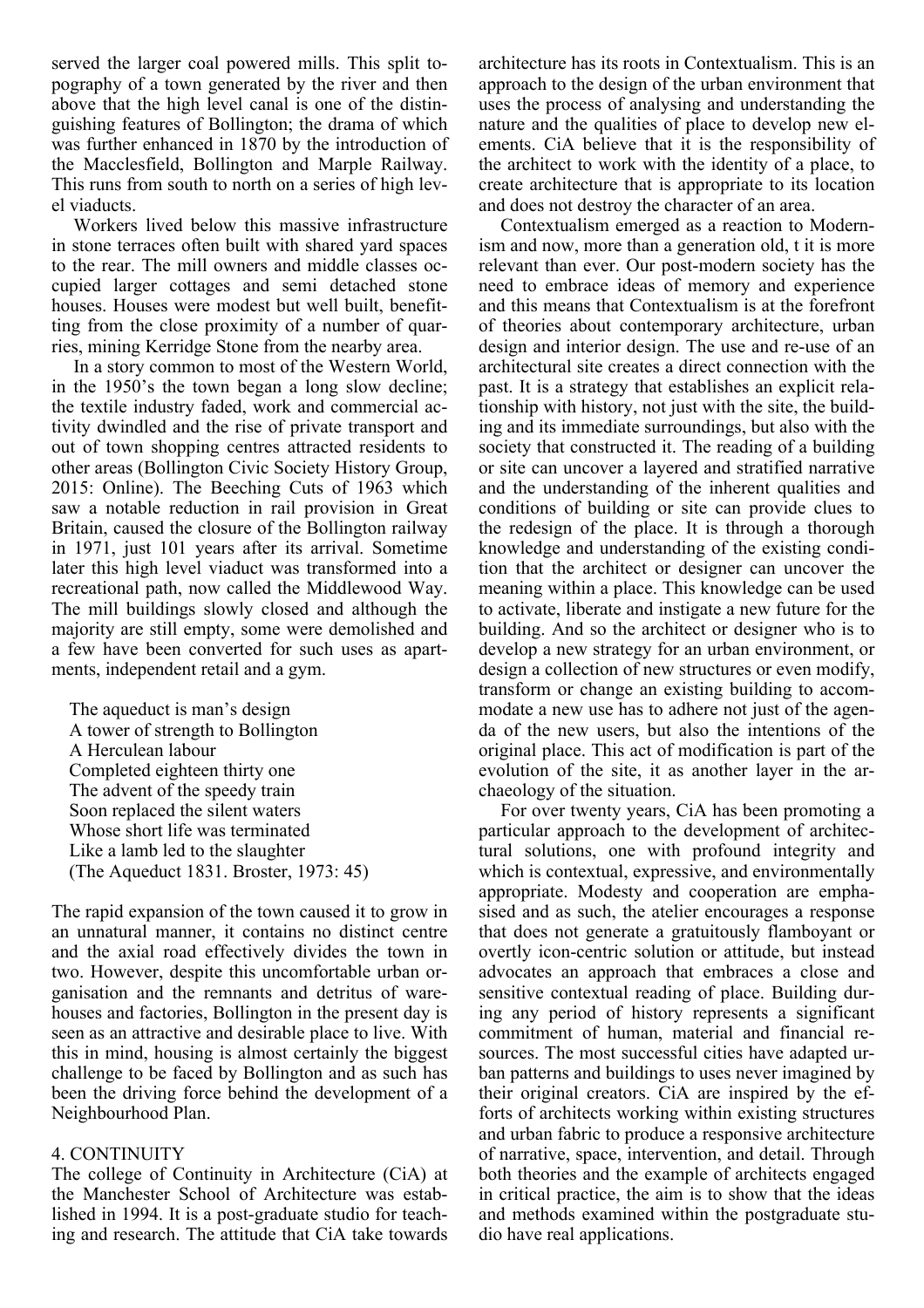# 5. COLLABORATION

In November 2014 Cheshire East Council agreed to support the production of a Neighbourhood Plan for Bollington thus providing the local community with more control over the future developments in the town. Headed up by Professor Michael Burdekin and Councillor Amanda Stott, the decision came in the wake of the National Housing Crisis with a series of houses allocated to each area of the UK. The committee included key residents: retired Conservation Officer Sandra Edwards, Councillor Ken Edwards and Town Clerk David Naylor.

A few months after the committee formed, recently qualified Architect and CiA Alumni, Peter Millburn-Brown moved to the area and saw an opportunity to connect the process to architectural education, linking back to similar contextualised projects undertaken in his own postgraduate studies. This partnership were tasked with the development of a masterplan for Bollington, the identification of areas of appropriate development, propositions for new buildings, suggestions for the redevelopment of existing structures, and recommendations for areas of public space.

Over recent years the population in Bollington has been steadily rising (Bollington Civic Society History Group, 2015: Online) which created the need for a number of new developments in the area which have, to date, been designed in a disconnected and haphazard fashion without a wider plan of the area being considered. The loss of the mills and other large industrial buildings has provided the town with a number of notable building plots which have been bought by housing developers (e.g. Bellway Homes). These have been somewhat unsympathetically developed as semi detached family homes.

Interestingly there is some controversy around the number of new houses which have been designated to be constructed the local area; Cheshire East Council have stipulated a quota of 300 new houses (within the UK there is insufficient housing, and each local authority is tasked with making a contribution towards the 240,000 new houses per-year target set out by the 2007 Labour government). Since 2010 there have been 172 houses constructed in Bollington, including the 86 located in Clarence Mill, but it is unknown whether these are included within the original quota. A further 48 houses are awaiting Planning Approval, thus it appears that there is a shortfall of 80 units. However, no further clarification has been offered as to the date when the 300 houses were designated so the exact number, somewhere between 80 and 300, is unknown.

Numbers aside, there is an inherent question of type. Affordable housing is certainly a priority for Bollington, this will allow families to grow without having to move from the local area. Building houses affordably is a challenge to any potential developer on the complicated brownfield sites that are available, with drastic topography, flood risk zones, listed structures and conservation areas. Solutions need to be well considered and thoughtful to their surroundings. Conventional solutions of "cookie cutter housing" may not be the answer.

Until recently Bollington did not attract commuters – it does not have a train station and the journey by car is just too long to be comfortable, but this is changing as house prices in other areas rise. With this in mind it is very much a self-sustaining town with residents who are proactive and passionate about their home. Apart from the approval of two substantial housing developments in 2014, the majority of planning applications in recent years have been met with overwhelming numbers of objections.

However, the town cannot remain frozen as the demands for additional housing will cause an inevitable rise in population; new homes will be required, as possibly will new schools, shops, workplaces and recreational space.

To be successful, the Neighbourhood Plan for Bollington would need to address not only the parcels of land available for development but the type, design, layout and quality of the buildings themselves. One of the biggest difficulties is developing a plan which can act as a design guide without restricting the opportunities for the more unique or perhaps even heroic developments which have come to define the town.

The inclusion of live agendas, such as this one, within architectural education have been increasing in popularity in recent years and this is in contrast with the tendency since the early part of the twentieth century for architectural education to be 'product' orientated most commonly concerning a traditional design brief to create a given building on a given site (Bishop. 1997: 87). This adjustment reflects the changing nature of the profession. One of the key advantages of this Problem Based Leaning (PBL) approach is the development of employability and life long learning skills which begin to set the context for a lifetime of continued professional development both formal and informal. The job of an architect requires both architectural design skills alongside the ability to analyse, organise, collaborate and communicate ideas; that is to solve problems. Within architectural education there has been a inclination to create a simulated setting which allows a students to show off the full range of drafting and design skills but not necessarily the additional skills required to deal with a real life problem.

"Much design education is very remote and esoteric and even where design work has a 'real life' context there is a tendency to 'tailor' the design brief, often for valid educational reasons, in order that the creativity of the student is not limited by the reality of the context of the design problem." (Bishop, 1997: 87).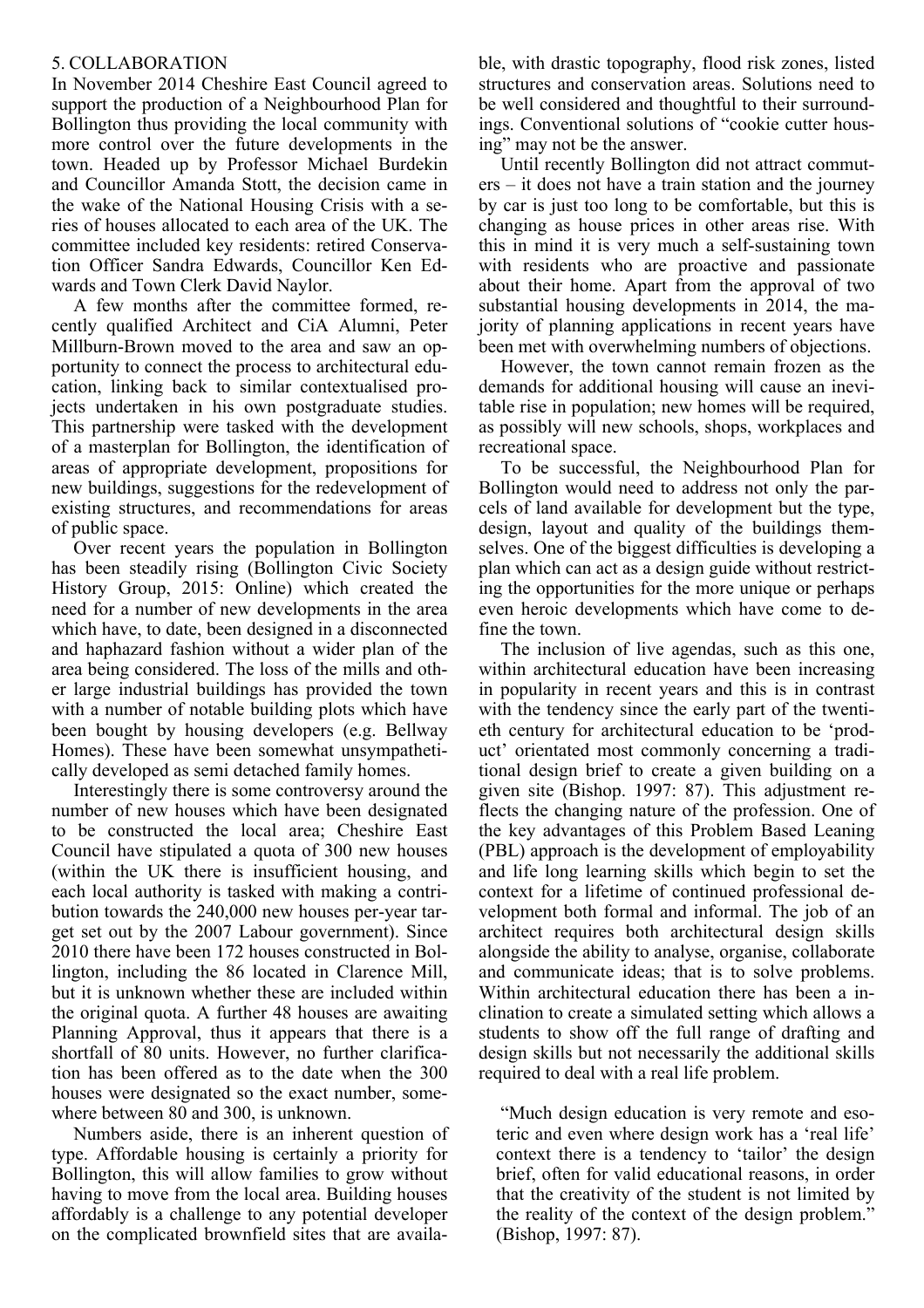CiA was determined that the students would have the opportunity to react to the live context of the Neighbourhood Plan, while also taking into consideration the wider context of the town. This had advantages to both the atelier and the committee. The atelier could look at the problem outside of the restrictive framework set by national legislation and test ideas more freely, meeting wider curricular objectives but also bringing a new way of looking at the situation. Experience has shown that Neighbourhood Planning is a lengthy process requiring a number of layers of consultation, while the committee were bound by these timeframes, the atelier could be more responsive and also more creative, using drawings, models and interventions to investigate the area in a different way.

Work began in September 2015, and the academic-year-long studio project was broadly split into four parts: Interrogating, Intervening, Planning and Realisation. Each project resulted in outputs that were exhibited in Bollington.

'Interrogating' saw the production of a book which collected together initial research and subsequent analysis of Bollington. The cohort of students were divided into overlapping groups and each were to examine something specific; Town Evolution (historic maps, historic narrative, key figures), Buildings (typology studies, elevation studies, key building analysis), Topography (site sections, site models), and Geography (climate, population, flora, occupation, activities). When all information was collected, the groups saw patterns emerging and split all research into two distinct categories: Heroic Remnants (Geology, Mills, River, Canal, Railway, Cotton, White Nancy) and Slow Vernacular (Houses, Doors, Windows, Churches, Persistence, Growth, Population, Territories, Townscape). After a series of weeks a book emerged: Oddments and Epigrams: An Intimate Interrogation of Bollington.

The second project asked the students to create a temporary solution to a site-specific problem in Bollington. Misselwitz, Oswalt and Overmeyer, who looked specifically at ephemeral projects in Belin developed 'two main hypotheses: 1 - spontaneous, temporary uses can have positive long term effects; and 2 - the unplanned phenomena of temporary uses can be successfully incorporated into the planning and management of cities.' (2013: 273). In collaboration with the local community, students worked on six proposals for interventions which were then either built, modelled or tested in the town.

Each proposition was designed to connect to the earlier research of Bollington and acted as a method of engaging with the local community in the wider objectives of the Neighbourhood Plan. The ideas were diverse and bold; one student used mirrors to reflect the heroic elements of the town back to the everyday lives of its residents, another explored materiality by casting and installing a concave golden

stone, a third student used light to redefine the ruin of Ingersley Vale Mill. Others used techniques local to the area, one creating a kinetic machine driven by the River Dean, and another using the process of engraving on velvet called devore to create a panel imprinted with the elevation of the Clarence Mill. Finally, there was a project to reinstate the interior lining of the monument White Nancy into an end terrace house. All ideas were collated in an exhibition in Bollington Arts Centre in January 2016 where the local community began to discuss and comment more broadly on the way they saw the town develop.

This was a precursor to a much more serious project entitled 'Planning'. The students worked with an urban planning specialist from Think Place and through a series of design workshops built upon the knowledge of the town and developed a series of strengths, weaknesses, opportunities and threats for six key areas of the town. These were: Movement, History and Heritage, Townscape, Sport and Culture, Landscape and Economy.

"Designers don't create communities. Design, however, if done badly can fragment communities and isolate people. If done well, it can bring people together, allow neighbours to bump in to each other, children to play safely and for the gradual shaping of a place over time by its people." (Think Place, 2006: Online)

A proposal for the town was developed which highlighted a number of potential sites in Bollington. Looking beyond these sites as pockets of empty space, the workshop aimed to determine buildings, structures and landscapes which had the opportunity for development as well as traditionally conceived development plots. Working momentarily outside of the Neighbourhood Planning Legislation allowed students to make big marks in the town, to undo previous developments and consider the ideal situation. Through dialogue with the local community this plan will evolve further, it will question how the town might develop in the near future and what type of developments should be sought.

As the project reaches its final stage, the atelier is working in three groups on the 'Realisation' phase of works, one highlighting the Civic Centre of Bollington, one focussing on the Recreational Centre of Bollington and one looking at the Industrial Centre of Bollington. Each group are tasked with developing a series of sites to be used for a mixture of community, commercial and residential uses. A minimum of 80 houses are to designed across the town as part of the process, these will be supported with a series of car parking spaces in line with the objectives of the overarching Neighbourhood Plan. The buildings are to be presented in a further exhibition in Bollington in May 2016 alongside the Policy Docu